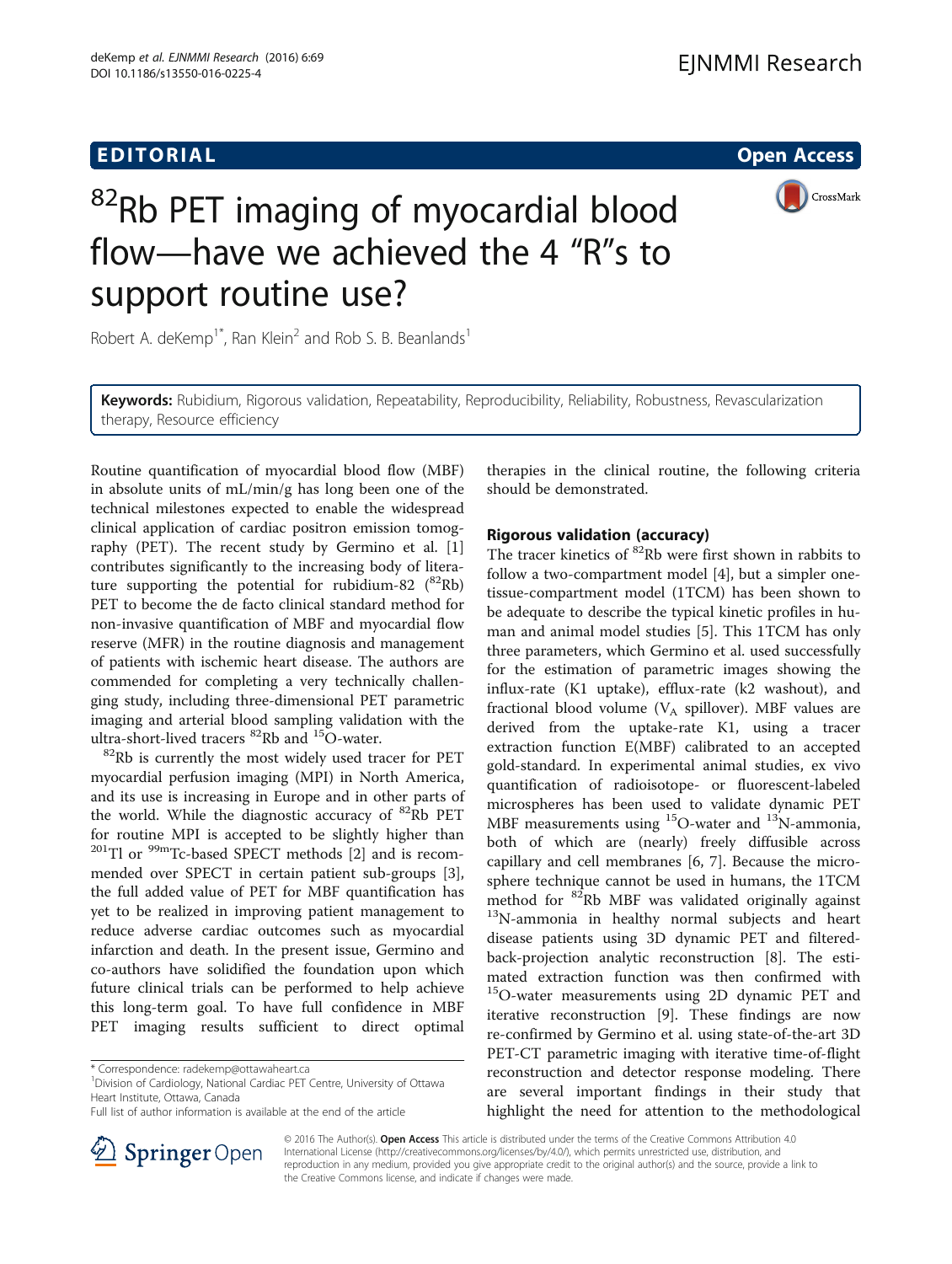details, in comparing or standardizing  $82Rb$  MBF measurements between different imaging laboratories.

As in a previous study by Weinberg  $[10]$  $[10]$  <sup>82</sup>Rb arterial blood samples were compared to the PET image-derived blood input functions (IDIF). In the present study, Germino et al. found a small under-estimation (−3 and −8 %) in the 15O-water and 82Rb IDIF values, that was not time-dependent, and could therefore be corrected by simple scaling. The authors propose that the source of this small bias may be related to technical factors, e.g., positron range or other resolution effects, but may also be attributed to physiological factors, e.g., red blood cell uptake which has been demonstrated with other potassium analogs such as  $^{201}$ Tl [11]. Similar to  $^{15}$ O-water,  $82Rb$  does not bind to plasma proteins nor does it have any radioactive metabolites in arterial blood or myocardial tissue, which can complicate the tracer kinetic analysis of other MBF tracers such as  $^{13}$ N-ammonia [[12](#page-3-0)].

As the source of the reported IDIF bias was not confirmed, the authors explain that the derived scalefactor may be "scan dependent, conditional on variations in VOI size and placement, heart size, breathing pattern, and subject motion. Further investigation is required to assess generalizability to other scanners and reconstruction algorithms." However, it is important to note that regardless of the cause of the apparent bias, when the measured 82Rb IDIF values were used without the scaling correction, the corresponding extraction fraction parameters were very similar to those reported by Lortie [[8, 9](#page-3-0)].

By combining the new data from Germino et al. together with these two previous studies, which all used comparable implementations of the 1TCM (without any blood input function correction), we can improve the estimation of the  ${}^{82}$ Rb extraction function parameters (Fig. [1a](#page-2-0)), which in turn should improve the precision of the derived MBF estimates [\[13](#page-3-0), [14\]](#page-3-0). Contrary to previous reports [\[15](#page-3-0)], these data clearly demonstrate that there is no "roll-off" of tracer uptake-rate using the 1TCM, as the K1 values continue to increase with MBF over the range of physiological values measured in these human studies. Interestingly, an empirical power function appears to describe the rubidium K1 vs. MBF relationship as well as the more physiological Renkin-Crone tracer extraction formulation. Recognizing that the fitted functions shown in Fig. [1](#page-2-0)a are intended primarily to "calibrate" the  ${}^{82}$ Rb uptake rates (K1) for accurate estimation of MBF, a strict physiological interpretation is not required. Therefore, it would seem appropriate to use a function similar to one that fits the "combined" data of these three validation studies. It is encouraging that these combined results seem to be relatively independent of the particular scanning hardware, acquisition protocol, image reconstruction, and software analysis methods used in the respective studies individually.

## Repeatability (test-retest and operator variability)

Several studies have demonstrated very good repeatability of measured MBF values using 82Rb dynamic PET, on the order of ±5 % limits-of-agreement when compared within or between operators Klein et al. [[16](#page-3-0)] and ±20 % between sequential imaging sessions under both rest and hyperemic stress conditions [\[17](#page-3-0)–[19\]](#page-3-0). Test-retest repeatability of  ${}^{82}$ Rb MBF was substantially higher ( $\pm$ 35–40 %) when measured on separate days, and analyzed using a tracer retention model [[20\]](#page-3-0), which is a further simplification of the 1TCM that measures the net effects of tracer uptake and washout. MBF test-retest repeatability can be improved to  $\pm 10$ –15 % by using a standardized "squarewave" tracer infusion profile, available with the latest  ${}^{82}$ Rb generator system [[21\]](#page-3-0).

#### Reproducibility (multi-center standardization)

The commonly applied 1TCM for  ${}^{82}$ Rb [\[8\]](#page-3-0) does not require any a priori assumed methodological constants (e.g., tissue distribution volume, blood integration interval, myocardial wall-thickness, or partial-volume recovery coefficient) or physiological constants (except the ubiquitous extraction function), making the model widely applicable and reproducible despite local variations in PET scanner technology (e.g., 2D vs. 3D), dynamic sampling (2 to 10 min), image reconstruction (analytic vs. iterative ± time-of-flight or detector response modeling), and computer software implementations [\[22](#page-3-0)–[25\]](#page-3-0).

The three human <sup>82</sup>Rb validation studies using the same 1TCM have produced consistent estimates of the extraction function parameters (Fig. [1](#page-2-0)b) with overlapping 95 % confidence intervals (CI). Murthy et al. [\[26](#page-3-0)] have also demonstrated similar prognostic value between 1TCM variant methods when stress/rest myocardial flow reserve (MFR) was used to predict patient adverse outcomes. Despite these significant advances, some challenges remain in terms of weight-based dosing to maintain MBF accuracy with early-generation 3D PET technologies [[27](#page-3-0), [28](#page-3-0)] and standardization of hyperemic stress response when using different pharmacologic stressors such as dobutamine, adenosine, adenosine triphosphate, dipyridamole, or regadenoson [\[29\]](#page-3-0).

# Revascularization vs. medical therapy decisions (clinical and cost effectiveness)

As the availability of  ${}^{82}$ Rb continues to increase and standardization of PET MBF methods improves between imaging laboratories, the ability to conduct multi-center trials demonstrating the clinical value to direct effective therapies will improve accordingly. The cardiac PET community could strive to produce non-invasive imaging evidence similar to the pivotal FAME trial [\[30\]](#page-3-0) which used invasive measurements of fractional flow reserve (FFR) to identify flow-limiting stenoses associated with myocardial ischemia,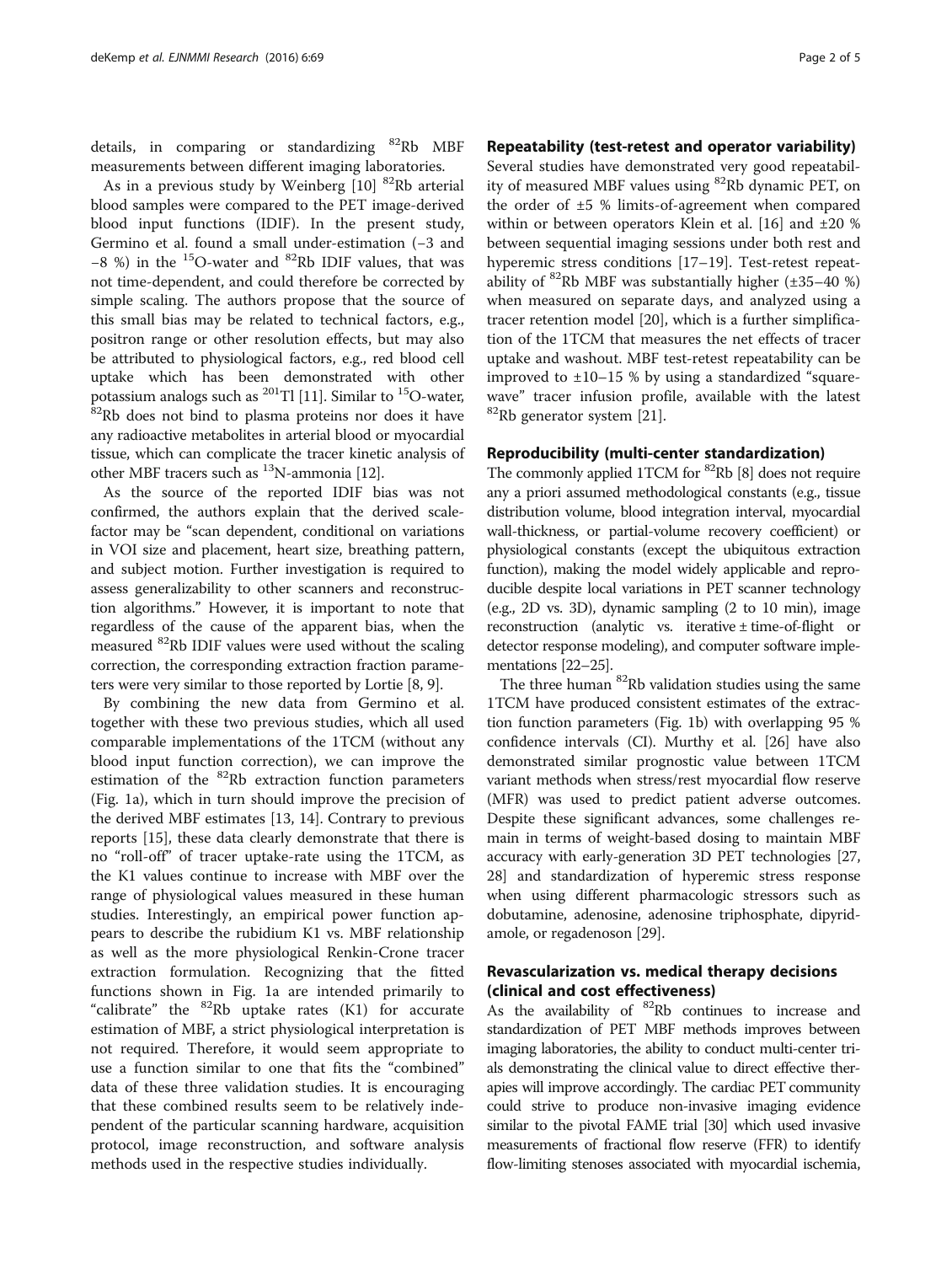<span id="page-2-0"></span>

direct effective therapy, improve patient outcomes, and reduce treatment costs, leading to revised European Society of Cardiology guidelines for myocardial revascularization in patients with ischemic heart disease [\[31\]](#page-3-0).

Johnson et al. [[32\]](#page-4-0) have proposed a stress PET MBF threshold  $\sim 0.9$  mL/min/g to identify definite myocardial ischemia; however, the relative value of stress MBF vs. stress/rest MFR remains to be elucidated for the optimal detection of disease and management of therapy decisions [[33\]](#page-4-0). In this regard, it is critical to understand the differences between the measurement of epicardial FFR vs. epicardial + microvascular MFR, as elegantly described by Johnson and Gould [[34, 35\]](#page-4-0). The addition

of CT coronary angiography or microvascular-specific tests of endothelial function may have a role to play in the differential diagnosis of macro- (CTA) vs. microvascular (PET) disease, which should be amenable to revascularization vs. medical therapies respectively [\[36](#page-4-0)]. Prospective studies are needed to evaluate the role of PET MBF and MFR to direct therapies such as revascularization. In the meantime current clinical trials such as the DEFINE-FLOW study which is using invasive measures of fractional and coronary flow reserve will help to define the potential clinical role of non-invasive PET MFR to complement invasive FFR measurements of the physiologic consequences of coronary atherosclerosis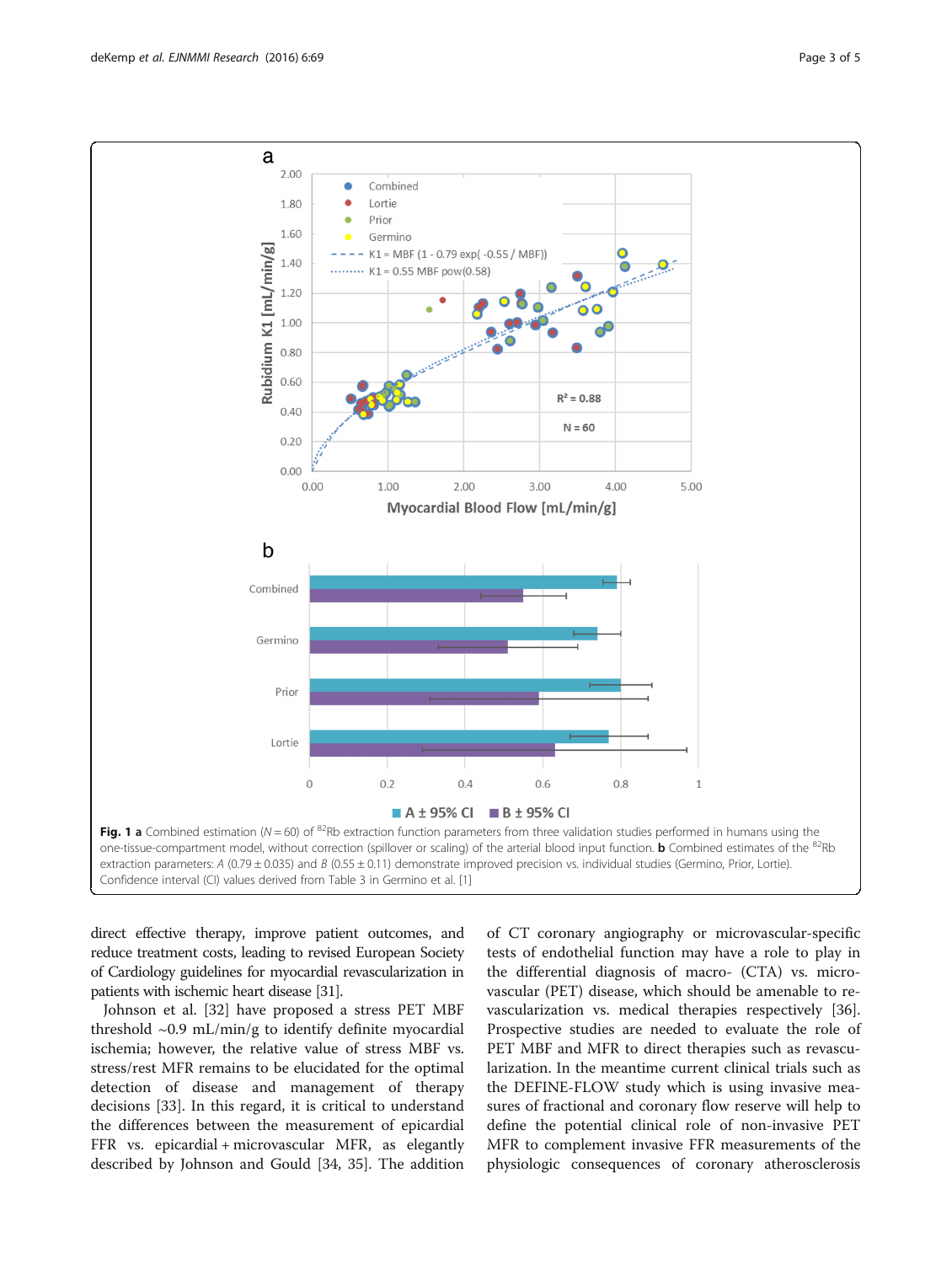<span id="page-3-0"></span>[[37\]](#page-4-0). Limited US data available supports the cost effectiveness of 82Rb PET MPI when used consistently in patients with intermediate pre-test likelihood of disease [[38\]](#page-4-0); comparable studies are still needed in the European setting, to establish the financial value or impact of  ${}^{82}$ Rb for conventional MPI and the potential added value of routine quantification of MBF.

#### Author details

<sup>1</sup> Division of Cardiology, National Cardiac PET Centre, University of Ottawa Heart Institute, Ottawa, Canada. <sup>2</sup>Division of Nuclear Medicine, The Ottawa Hospital, Ottawa, Canada.

#### Received: 24 August 2016 Accepted: 2 September 2016 Published online: 20 September 2016

#### References

- 1. Germino M, Ropchan J, Mulnix T, Fontaine K, Nabulsi N, Ackah E, Feringa H, Sinusas AJ, Liu C, Carson RE. Quantification of myocardial blood flow with 82Rb: validation with 15Owater using time-of-flight and point-spreadfunction modeling. Eur J Nucl Med Res. 2016 [in press]
- 2. Mc Ardle BA, Dowsley TF, deKemp RA, Wells GA, Beanlands RS. Does rubidium-82 PET have superior accuracy to SPECT perfusion imaging for the diagnosis of obstructive coronary disease?: a systematic review and metaanalysis. J Am Coll Cardiol. 2012;60(18):1828–37. doi[:10.1016/j.jacc.2012.07.](http://dx.doi.org/10.1016/j.jacc.2012.07.038) [038.](http://dx.doi.org/10.1016/j.jacc.2012.07.038) Epub 2012 Oct 3. [Review].
- 3. Timothy M. Bateman (Co-Chair), Vasken Dilsizian (Co-Chair), Rob S. Beanlands, E. Gordon DePuey, Gary V. Heller, David A. Wolinsky. American Society of Nuclear Cardiology and Society of Nuclear Medicine and Molecular Imaging Joint Position Statement on the Clinical Indications for Myocardial Perfusion PET. J Nucl Cardiol. 2016. [Epub ahead of print]
- 4. Huang SC, Williams BA, Krivokapich J, Araujo L, Phelps ME, Schelbert HR. Rabbit myocardial 82Rb kinetics and a compartmental model for blood flow estimation. Am J Physiol. 1989;256(4 Pt 2):H1156-64.
- 5. Coxson PG, Huesman RH, Borland L. Consequences of using a simplified kinetic model for dynamic PET data. J Nucl Med. 1997;38(4):660–7.
- 6. Bergmann SR, Fox KA, Rand AL, McElvany KD, Welch MJ, Markham J, Sobel BE. Quantification of regional myocardial blood flow in vivo with H215O. Circulation. 1984;70(4):724–33.
- 7. Schelbert HR, Phelps ME, Huang SC, MacDonald NS, Hansen H, Selin C, Kuhl DE. N-13 ammonia as an indicator of myocardial blood flow. Circulation. 1981;63(6):1259–72.
- Lortie M, Beanlands RS, Yoshinaga K, Klein R, Dasilva JN, DeKemp RA. Quantification of myocardial blood flow with 82Rb dynamic PET imaging. Eur J Nucl Med Mol Imaging. 2007;34(11):1765–74. Epub 2007 Jul 7.
- Prior JO, Allenbach G, Valenta I, Kosinski M, Burger C, Verdun FR, Bischof Delaloye A, Kaufmann PA. Quantification of myocardial blood flow with 82Rb positron emission tomography: clinical validation with 15O-water. Eur J Nucl Med Mol Imaging. 2012;39(6):1037–47. doi:[10.1007/s00259-012-2082-3](http://dx.doi.org/10.1007/s00259-012-2082-3). Epub 2012 Mar 8.
- 10. Weinberg IN, Huang SC, Hoffman EJ, Araujo L, Nienaber C, Grover-McKay M, Dahlbom M, Schelbert H. Validation of PET-acquired input functions for cardiac studies. J Nucl Med. 1988;29(2):241–7. Erratum in: J Nucl Med 1988 Jul;29(7):1304.
- 11. Cavieres JD, Ellory JC. Thallium and the sodium pump in human red cells. J Physiol. 1974;243(1):243–66.
- 12. Rosenspire KC, Schwaiger M, Mangner TJ, Hutchins GD, Sutorik A, Kuhl DE. Metabolic fate of [13 N]ammonia in human and canine blood. J Nucl Med. 1990;31(2):163–7.
- 13. Moody JB, Murthy VL, Lee BC, Corbett JR, Ficaro EP. Variance estimation for myocardial blood flow by dynamic PET. IEEE Trans Med Imaging. 2015;34(11):2343–53. doi:[10.1109/TMI.2015.2432678.](http://dx.doi.org/10.1109/TMI.2015.2432678) Epub 2015 May 13.
- 14. Moody JB, Lee BC, Corbett JR, Ficaro EP, Murthy VL. Precision and accuracy of clinical quantification of myocardial blood flow by dynamic PET: a technical perspective. J Nucl Cardiol. 2015;22(5):935–51. doi[:10.1007/s12350-015-0100-0](http://dx.doi.org/10.1007/s12350-015-0100-0). Epub 2015 Apr 14.
- 15. Herrero P, Markham J, Shelton ME, Weinheimer CJ, Bergmann SR. Noninvasive quantification of regional myocardial perfusion with rubidium-82 and positron emission tomography. Exploration of a mathematical model. Circulation. 1990;82(4):1377–86.
- 16. Klein R, Renaud JM, Ziadi MC, Thorn SL, Adler A, Beanlands RS, deKemp RA. Intra- and inter-operator repeatability of myocardial blood flow and myocardial flow reserve measurements using rubidium-82 pet and a highly automated analysis program. J Nucl Cardiol. 2010;17(4):600–16. doi[:10.1007/s12350-010-9225-3](http://dx.doi.org/10.1007/s12350-010-9225-3). Epub 2010 Apr 13.
- 17. El Fakhri G, Kardan A, Sitek A, Dorbala S, Abi-Hatem N, Lahoud Y, Fischman A, Coughlan M, Yasuda T, Di Carli MF. Reproducibility and accuracy of quantitative myocardial blood flow assessment with (82)Rb PET: comparison with (13)N-ammonia PET. J Nucl Med. 2009;50(7):1062–71. doi[:10.2967/jnumed.](http://dx.doi.org/10.2967/jnumed.104.007831) [104.007831.](http://dx.doi.org/10.2967/jnumed.104.007831) Epub 2009 Jun 12.
- 18. Manabe O, Yoshinaga K, Katoh C, Naya M, deKemp RA, Tamaki N. Repeatability of rest and hyperemic myocardial blood flow measurements with 82Rb dynamic PET. J Nucl Med. 2009;50(1):68–71. doi[:10.2967/jnumed.](http://dx.doi.org/10.2967/jnumed.108.055673) [108.055673.](http://dx.doi.org/10.2967/jnumed.108.055673) Epub 2008 Dec 17.
- 19. Efseaff M, Klein R, Ziadi MC, Beanlands RS, deKemp RA. Short-term repeatability of resting myocardial blood flow measurements using rubidium-82 PET imaging. J Nucl Cardiol. 2012;19(5):997–1006. doi:[10.1007/](http://dx.doi.org/10.1007/s12350-012-9600-3) [s12350-012-9600-3.](http://dx.doi.org/10.1007/s12350-012-9600-3) Epub 2012 Jul 24.
- 20. Sdringola S, Johnson NP, Kirkeeide RL, Cid E, Gould KL. Impact of unexpected factors on quantitative myocardial perfusion and coronary flow reserve in young, asymptomatic volunteers. JACC Cardiovasc Imaging. 2011;4(4):402–12. doi:[10.1016/j.jcmg.2011.02.008.](http://dx.doi.org/10.1016/j.jcmg.2011.02.008)
- 21. Klein R, Ocneanu A, Renaud JM, Ziadi MC, Beanlands RSB, deKemp RA. Consistent tracer administration profile improves test-retest repeatability of myocardial blood flow quantification with 82Rb dynamic PET imaging. J Nucl Cardiol. 2016 [in press].
- 22. deKemp RA, Declerck J, Klein R, Pan XB, Nakazato R, Tonge C, Arumugam P, Berman DS, Germano G, Beanlands RS, Slomka PJ. Multisoftware reproducibility study of stress and rest myocardial blood flow assessed with 3D dynamic PET/ CT and a 1-tissue-compartment model of 82Rb kinetics. J Nucl Med. 2013;54(4):571–7. doi[:10.2967/jnumed.112.112219](http://dx.doi.org/10.2967/jnumed.112.112219). Epub 2013 Feb 27.
- 23. Tahari AK, Lee A, Rajaram M, Fukushima K, Lodge MA, Lee BC, Ficaro EP, Nekolla S, Klein R, deKemp RA, Wahl RL, Bengel FM, Bravo PE. Absolute myocardial flow quantification with (82)Rb PET/CT: comparison of different software packages and methods. Eur J Nucl Med Mol Imaging. 2014;41(1): 126–35. doi:[10.1007/s00259-013-2537-1](http://dx.doi.org/10.1007/s00259-013-2537-1). Epub 2013 Aug 28.
- 24. Nesterov SV, Deshayes E, Sciagrà R, Settimo L, Declerck JM, Pan XB, Yoshinaga K, Katoh C, Slomka PJ, Germano G, Han C, Aalto V, Alessio AM, Ficaro EP, Lee BC, Nekolla SG, Gwet KL, deKemp RA, Klein R, Dickson J, Case JA, Bateman T, Prior JO, Knuuti JM. Quantification of myocardial blood flow in absolute terms using (82)Rb PET imaging: the RUBY-10 Study. JACC Cardiovasc Imaging. 2014;7(11):1119–27. doi[:10.1016/j.jcmg.2014.08.003](http://dx.doi.org/10.1016/j.jcmg.2014.08.003). Epub 2014 Oct 8.
- 25. Dunet V, Klein R, Allenbach G, Renaud J, deKemp RA, Prior JO. Myocardial blood flow quantification by Rb-82 cardiac PET/CT: a detailed reproducibility study between two semi-automatic analysis programs. J Nucl Cardiol. 2016;23(3):499–510. doi[:10.1007/s12350-015-0151-2.](http://dx.doi.org/10.1007/s12350-015-0151-2) Epub 2015 May 21.
- 26. Murthy VL, Lee BC, Sitek A, Naya M, Moody J, Polavarapu V, Ficaro EP, Di Carli MF. Comparison and prognostic validation of multiple methods of quantification of myocardial blood flow with 82Rb PET. J Nucl Med. 2014;55(12):1952–8. doi[:10.2967/jnumed.114.145342.](http://dx.doi.org/10.2967/jnumed.114.145342)
- 27. Moody JB, Hiller KM, Lee BC, Corbett JR, Ficaro EP, Murthy VL. Limitations of Rb-82 weight-adjusted dosing accuracy at low doses. J Nucl Cardiol. 2016. [Epub ahead of print]
- 28. Renaud JM, Yip K, Guimond J, Trottier M, Pibarot P, Turcotte E, Maguire C, Lalonde L, Gulenchyn KY, Farncombe TH, Wisenberg G, Moody JB, Lee BC, Port SC, Turkington T, Beanlands RS, deKemp R. Characterization of 3D PET systems for accurate quantification of myocardial blood flow. J Nucl Med. 2016. [Epub ahead of print]
- 29. Johnson NP, Gould KL. Regadenoson versus dipyridamole hyperemia for cardiac PET imaging. JACC Cardiovasc Imaging. 2015;8(4):438–47. doi[:10.1016/j.jcmg.2014.11.016](http://dx.doi.org/10.1016/j.jcmg.2014.11.016). Epub 2015 Mar 18.
- 30. Tonino PA, De Bruyne B, Pijls NH, Siebert U, Ikeno F, van't Veer M, Klauss V, Manoharan G, Engstrøm T, Oldroyd KG, Ver Lee PN, MacCarthy PA, Fearon WF, FAME Study Investigators. Fractional flow reserve versus angiography for guiding percutaneous coronary intervention. N Engl J Med. 2009;360(3):213–24. doi[:10.1056/NEJMoa0807611.](http://dx.doi.org/10.1056/NEJMoa0807611)
- 31. Windecker S, Kolh P, Alfonso F, et al. 2014 ESC/EACTS Guidelines on myocardial revascularization: the Task Force on Myocardial Revascularization of the European Society of Cardiology (ESC) and the European Association for Cardio-Thoracic Surgery (EACTS) developed with the special contribution of the European Association of Percutaneous Cardiovascular Interventions (EAPCI). Eur Heart J. 2014;35:2541–619.